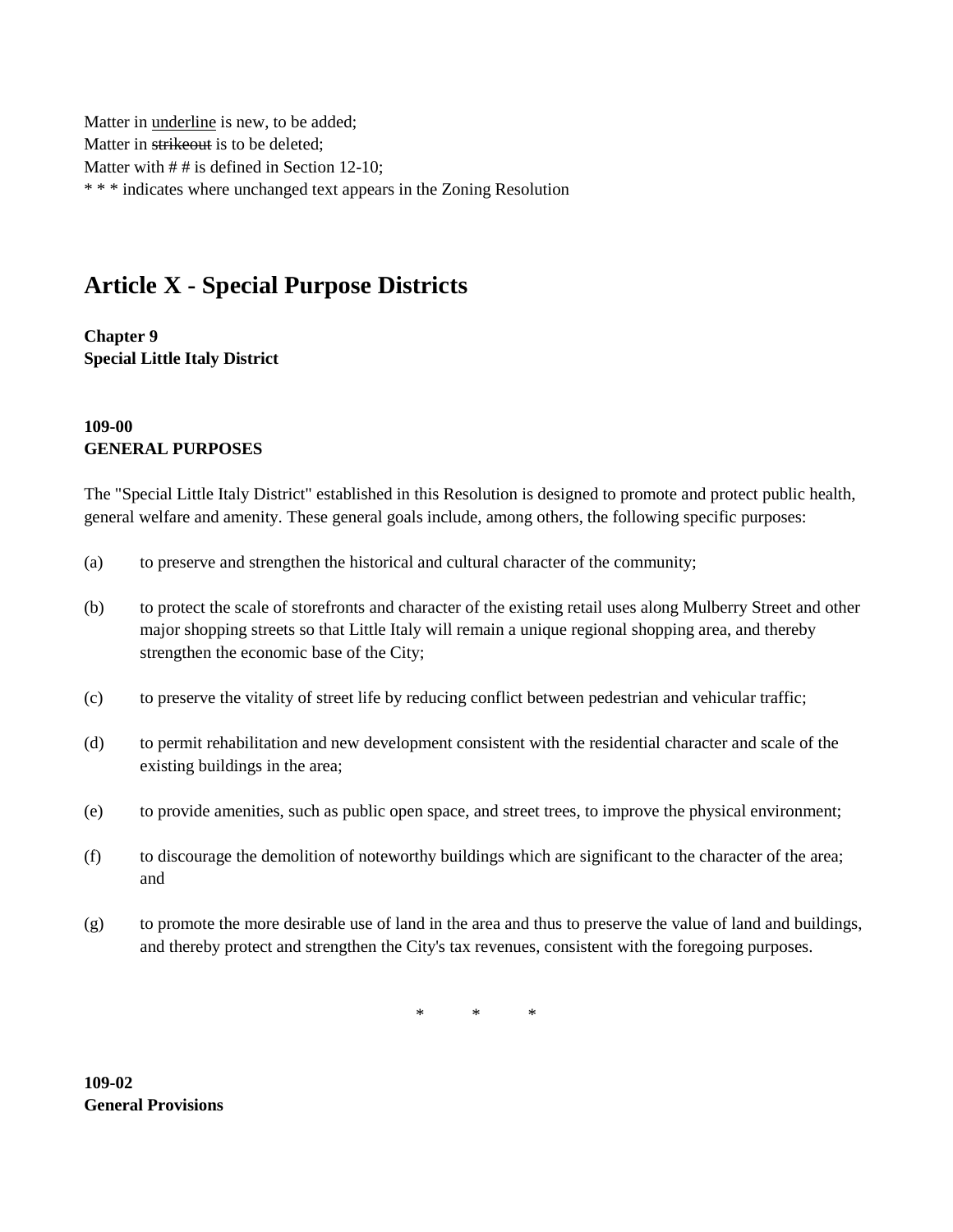In harmony with the general purposes and intent of this Resolution and the general purposes of the #Special Little Italy District# and in accordance with the provisions of this Chapter, certain specified regulations of the districts on which the #Special Little Italy District# are superimposed are made inapplicable, and special regulations are substituted therefore in this Chapter.

Except as modified by the express provisions of this Special District, the regulations of the underlying zoning district remain in effect. For the purposes of this Chapter, the provisions of Sections 23-15 23-14, 23-20 and 33-13 are made inapplicable.

\* \* \*

#### **109-10 PRESERVATION AREA (Area A)**

**109-12**

**Bulk Regulations**

The provisions of this Section shall apply within Area A (Preservation Area) as shown on the District Plan (Appendix A).

> \* \* \* \* \* \*

### **109-122 Lot coverage, through lot and rear yard regulations**

Within Area A, the maximum #lot coverage# for a #zoning lot# shall not exceed the following percentages:

| Lot Type                                | Maximum #Lot Coverage#<br>(in percent) |
|-----------------------------------------|----------------------------------------|
| $\#$ Corner lot $\#$                    | 100 70                                 |
| $#$ Interior lot $#$                    | 60                                     |
| #Through lot#, except as provided below | 60                                     |
|                                         |                                        |

\* \* \*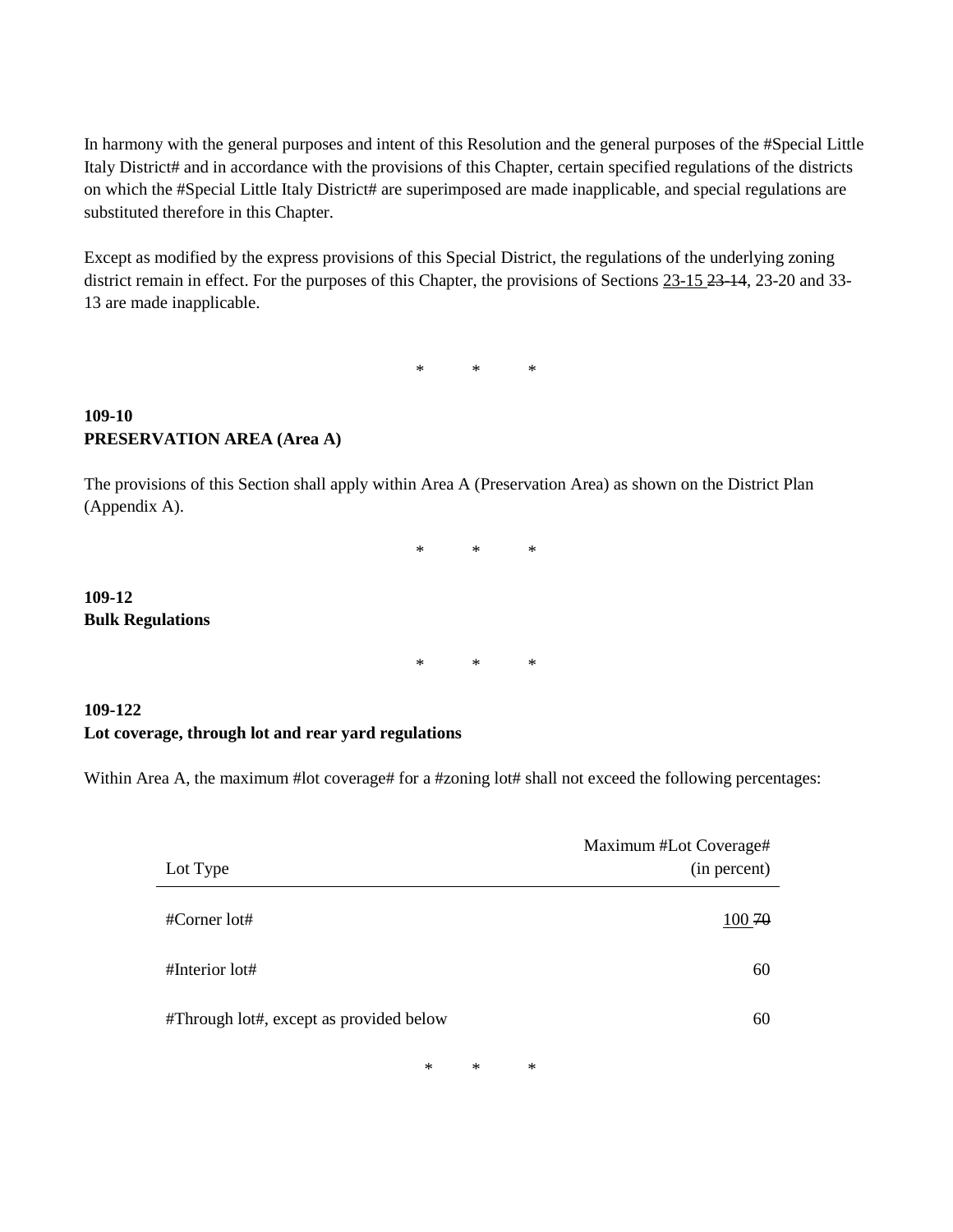## **109-30 HOUSTON STREET CORRIDOR (Area B)**

The provisions of this Section are applicable within Area B, as shown on the District Plan (Appendix A).

\* \* \*

# **109-32 Bulk Regulations**

The #bulk# regulations of the underlying district shall apply to the Houston Street Corridor (Area B), except as set forth in this Section.

\* \* \*

## **109-322 Lot coverage regulations**

For any #zoning lot# within Area B, the maximum #lot coverage# shall not exceed the following percentages:

| Lot Type                    |   |        |   | Maximum #Lot Coverage#<br>(in percent) |
|-----------------------------|---|--------|---|----------------------------------------|
| #Corner lot#                |   |        |   | 100 80                                 |
| #Interior# or #through lot# |   |        |   | 70                                     |
|                             | ∗ | $\ast$ | ∗ |                                        |

#### **109-37 Noise Attenuation**

For any #residential# or #commercial use# in a #development# within Area B:

(a) window wall attenuation of 35 dB(A) for #residential uses# or 30 dB(A) for #commercial uses#, shall be provided. However, upon application to the Office of Environmental Remediation (OER) by the owner of the affected #building#, consistent with its authority under the provisions of Section 11-15 (Environmental Requirements) with respect to (E) designations, OER may modify the requirements of this Section, based upon new information, additional facts or updated standards, as applicable, provided